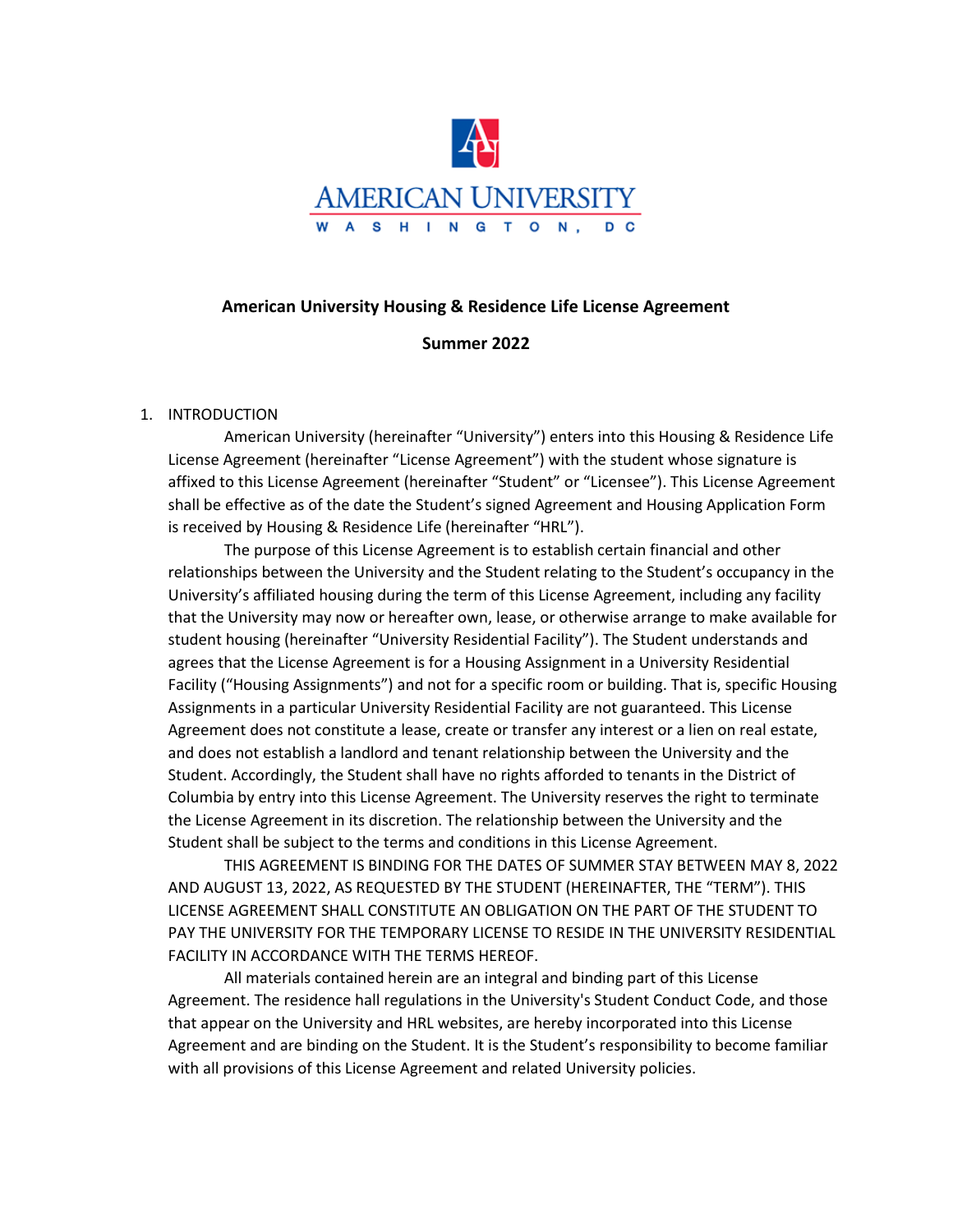Upon submission of the License Agreement or, as applicable, upon submission of an application electronically, the Student shall comply with all of the terms and conditions of this License Agreement. The authentication procedures for the University's web portal or web application serve as an electronic signature for the Student and shall be conclusive evidence of the Student's agreement to be bound by the terms of this License Agreement. The Student acknowledges and agrees that submission of the housing application electronically, and acceptance of the Housing Assignment by the University, constitutes a legally binding contract with the University and financially obligates the Student to pay for the full Term of the License Agreement. Electronic submission of the application information does not guarantee that the Student shall receive an offer of, or confirmation of, the Housing Assignment during the Term. No oral statement made by any agent of HRL shall be considered a waiver or modification of any terms or conditions of this License Agreement.

## 2. ELIGIBILITY

To be eligible for residence in a University Residential Facility during the Summer 2022 semester, the Student must be registered as an undergraduate or graduate/professional Student at the University for the Summer 2022 semester or Fall 2022 semester and registered for on campus housing for the academic year 2022-2023. The Student must meet these requirements, unless waived in writing by the Director of Housing or their designee. All students of the University in good standing meeting the foregoing criteria, including the Licensee, shall be eligible for a Housing Assignment in the University Residential Facility regardless of race, color, religion, national origin, sex, age, disability, marital status, personal appearance, sexual orientation, gender identity and expression, family responsibilities, political affiliation, source of income, matriculation, veteran status, genetic information, or any other bases under federal or local laws ("Protected Bases"). The Student's occupancy in the University Residential Facility shall be subject to policies and procedures established by the University.

## 3. DATES OF OCCUPANCY

For purposes of this License Agreement, "Occupancy" shall mean the acceptance of a Housing Assignment by officially checking into a University Residential Facility in accordance with the check-in process designated by the University, or acceptance of the key or obtaining ID card access to occupy the Housing Assignment, whether or not the Student takes Occupancy of the Housing Assignment, for the Term. Adjustments for room charges and meal plan charges are based on the date the Student officially checks out of the University Residential Facility in compliance with a check-out process designated by the University, or if later, the date the Student's personal belongings are removed from the Housing Assignment and the keys have been returned to HRL. The Student shall comply with the requirements of the check-out process designated by the University, by completing the Registration (REG) Card and Room Inventory Form (RIF) provided to Student by the University. The University shall have the right to bill the Student an administrative fee in the amount of \$50 in the event the Student fails to comply with the required check-out procedures. Any adjustments for room and meal plan charges will be determined in accordance with Section 4.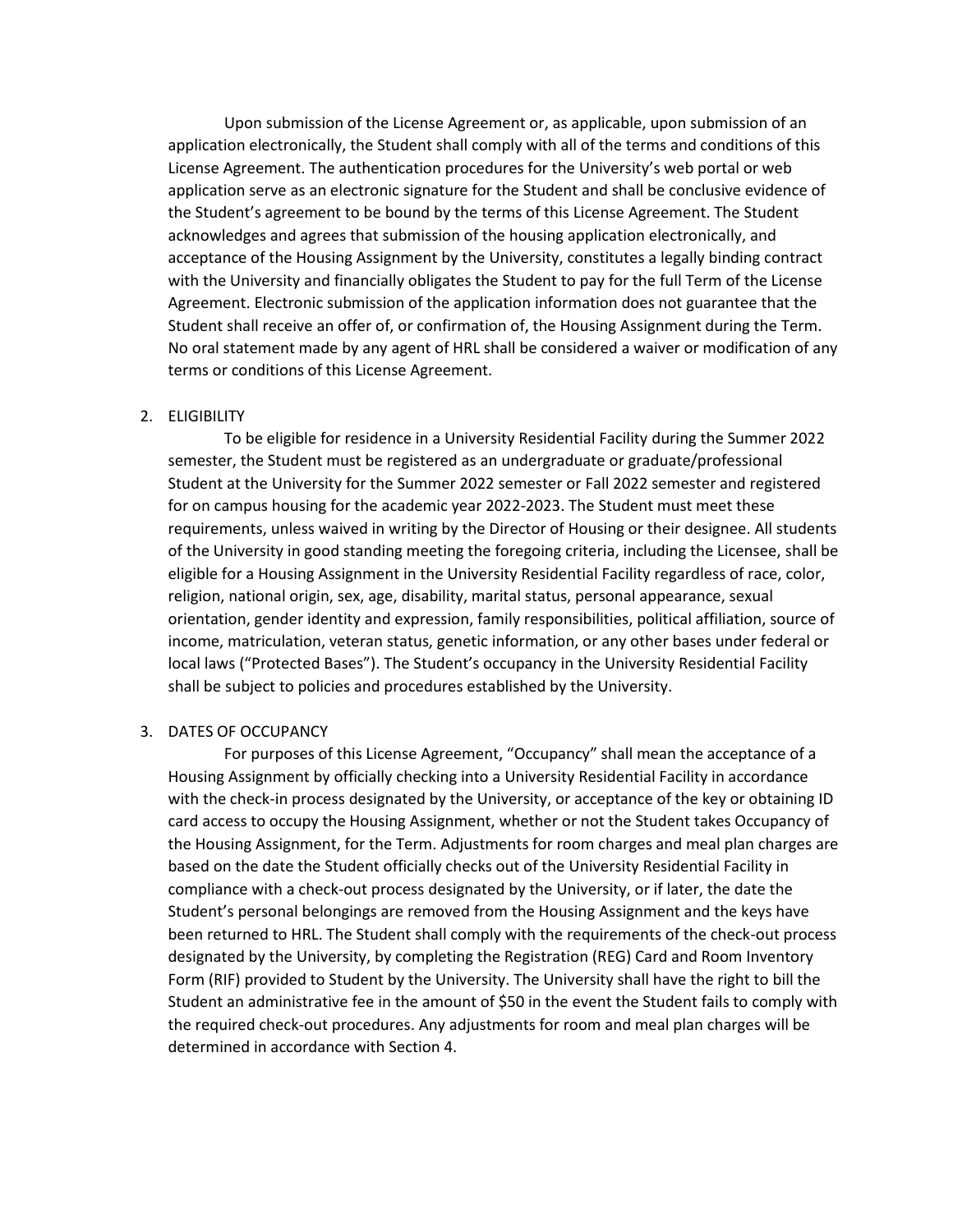A. Summer 2022 semester opening for Students new to University on-campus housing will be Saturday, May 8, 2022 at 3pm. The University is not able to accommodate requests for early arrivals.

B. Summer 2022 semester Housing Assignments will be available between Saturday, May 8, 2022, and Saturday, August 13, 2022, with specific dates of Occupancy as requested by the Student Housing Application.

C. Spring to Summer Transition Housing: If the Student has a Spring 2022 semester Housing Assignment and is confirmed for a Summer 2022 Housing Assignment beginning on Saturday, May 8, 2022, then the Student may remain in their spring Housing Assignment or, at the discretion of the University, the Student may be assigned transitional housing between the end of the Spring 2022 semester and start of the Summer 2022 semester. The transition from Spring 2022 semester housing to Summer 2022 semester housing will take place beginning on Saturday, May 8, 2022. If the Student will not commence residency in the University Residential Facility for the Summer 2022 semester on Saturday, May 8, 2022, then the Student will be required to move out of their Spring 2022 semester Housing Assignment on Saturday, May 8, 2022 at 12:00 noon, and may move into the University Residential Facility only on the Student's scheduled Summer 2022 semester Housing Assignment start date.

D. Summer to Fall Transition Housing: If the Student has a confirmed Summer 2022 semester Housing Assignment and is confirmed for a Fall 2022 semester Housing Assignment, the Student may remain in their Summer Housing Assignment until Saturday, August 13, 2022, when the Student will move into the assigned Fall Housing Assignment in accordance with the Student's Fall 2022 semester housing license agreement. If the Student does not have a confirmed Fall 2022 semester Housing Assignment, the Student will be required to move out of the Summer 2022 semester Housing Assignment by Saturday, August 13, 2022 at 12:00 noon. All summer to fall transitions will take place on Saturday, August 13, 2022. No exceptions will be granted due to summer operations' close out and fall opening.

#### 4. PAYMENTS

A. In consideration of the Housing Assignment by the University, the Student agrees to pay the University the charges required for that type of Housing Assignment in accordance with the terms of the License Agreement. Due to the nature of residential buildings, Student acknowledges that there may be variations in overall size and dimensions among like rooms occupying the same number of students. No additional charge or credit will be assessed to the Student's account to accommodate these variations.

B. Summer 2022 charges for residence within the University Residential Facility shall begin and end in accordance with contract start and end dates, as established by the application request, or the Student's check-in and checkout dates, or whichever combination of dates is greater in duration. Charges will be prorated accordingly as a result an agreed-upon change of Housing Assignment for which a higher or lower daily rate is assessed by the University. Charge adjustments as a result of cancellation and termination checkouts will be prorated on a case-bycase basis in accordance with the cancellation policy, as outlined in Section 13.

C. The Student acknowledges and agrees that the costs for housing services and/or a dining plan for the Summer 2022 semester shall be charged to their Student account.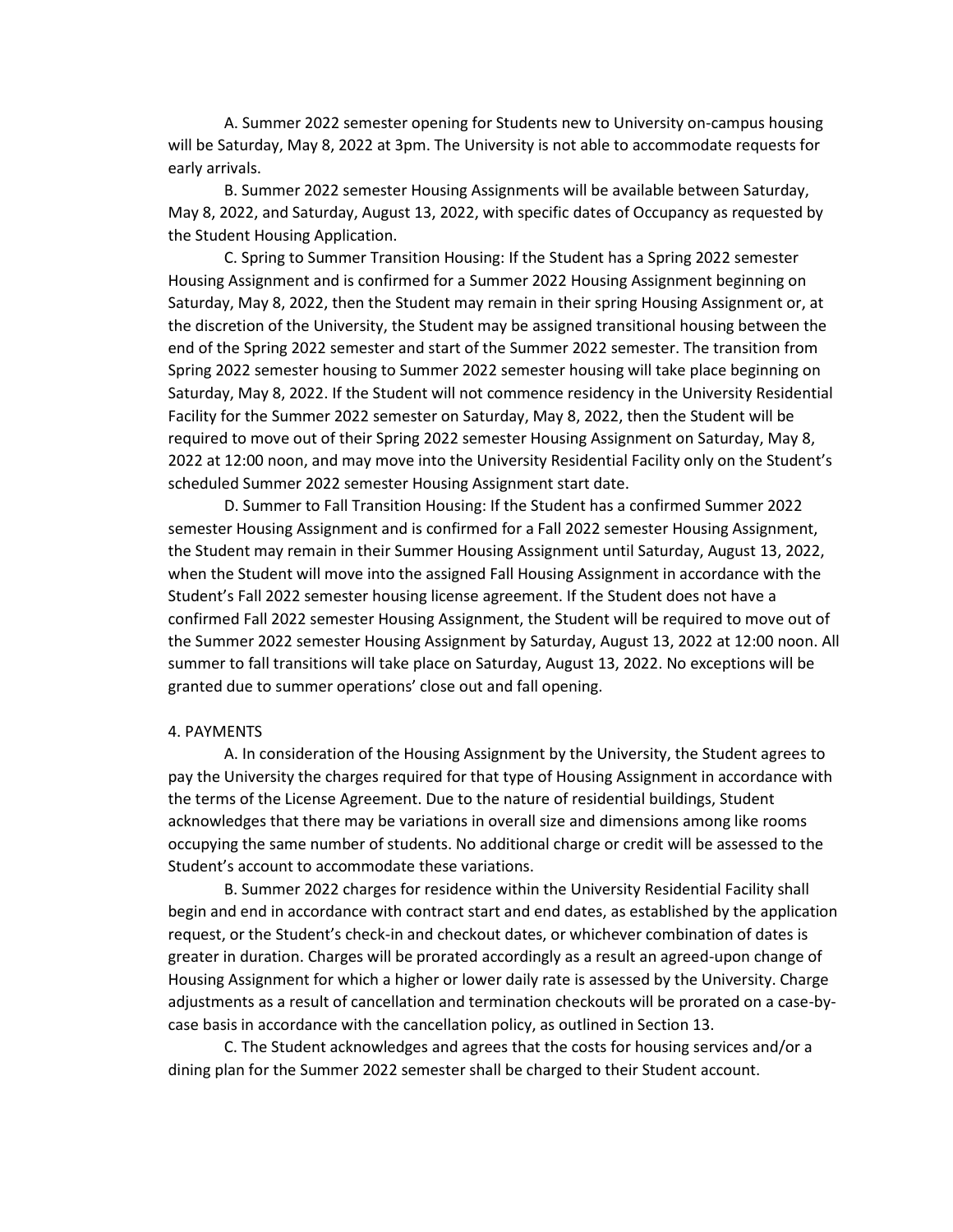D. Failure by the Student to pay for all charges due under the License Agreement does not constitute the cancellation of this License Agreement by the Student.

E. If the Housing Assignment is in a double-occupancy room, each Student residing in the room shall be responsible for their own payments; however, both Students shall be responsible, jointly and severally, for any and all damages beyond normal wear and tear .

## 5. GENERAL TERMS AND CONDITIONS

A. This License Agreement is in effect until terminated by the University, written cancellation, or checkout by the Student.

B. The Student will use the Housing Assignment in the University Residential Facility exclusively for residential hall lodging, study, living and educational purposes in accordance with this License Agreement and the policies of the University. The Student will not lodge any guest(s) in the University Residential Facility hall lounge, public space, or any other University public space. The University Residential Facility shall not be used for any commercial purpose, or as a salesroom, office, or service area, or for storage of merchandise. Soliciting, selling, or promoting any goods or services in the University Residential Facility is prohibited, unless otherwise approved in writing by the Director of Housing or a designee.

C. The Housing Assignment grants each Student the right of occupancy in and access to the University Residential Facility; shared use of designated student common facilities in the University Residential Facility in which the Housing Assignment is located; and use of furniture, to be supplied by the University. The Housing Assignment, with its applicable rate, will be made by the University after the University approves the housing application, which shall become a part of, and be incorporated herein. The Term of this License Agreement will be shown on the Housing Assignment, as specified above. University-supplied furniture may not be removed from the room in the University Residential Facility at any time, unless approved by the Director of Housing or a designee and removed by authorized University staff. No alterations will be permitted. Upon Occupancy, the Student shall be responsible for reasonable care of the University Residential Facility and for the reporting of damages and/or problems with the Housing Assignment, as they occur.

D. Rooms in the University Residential Facility ("Room") may only be occupied by the Students assigned by the University. Every Student assigned to a Room shall be bound by the terms of the License Agreement. No assignments or sublicenses shall be permitted. The provisions of this Subsection shall not prevent the University, however, from reassigning, relicensing, or taking any other action permitted on termination of this License Agreement under the provisions of Section 13 or otherwise noted.

E. Roommate assignments are made without regard to race, color, religion, national origin, age, sexual orientation, gender expression, personal appearance, family, matriculation, political affiliation, actual or perceived physical or mental disability, status as a veteran or disabled veteran, or any other Protected Bases.

F. The University reserves all rights concerning any assignment, reassignment, and adjustment in the Housing Assignment it deems necessary. The University reserves the right, at any time and from time to time, to reassign the Student to a shared Housing Assignment in order to accommodate more occupants in the University Residential Facility. The University further reserves the right to make Housing Assignment changes during the summer, as deemed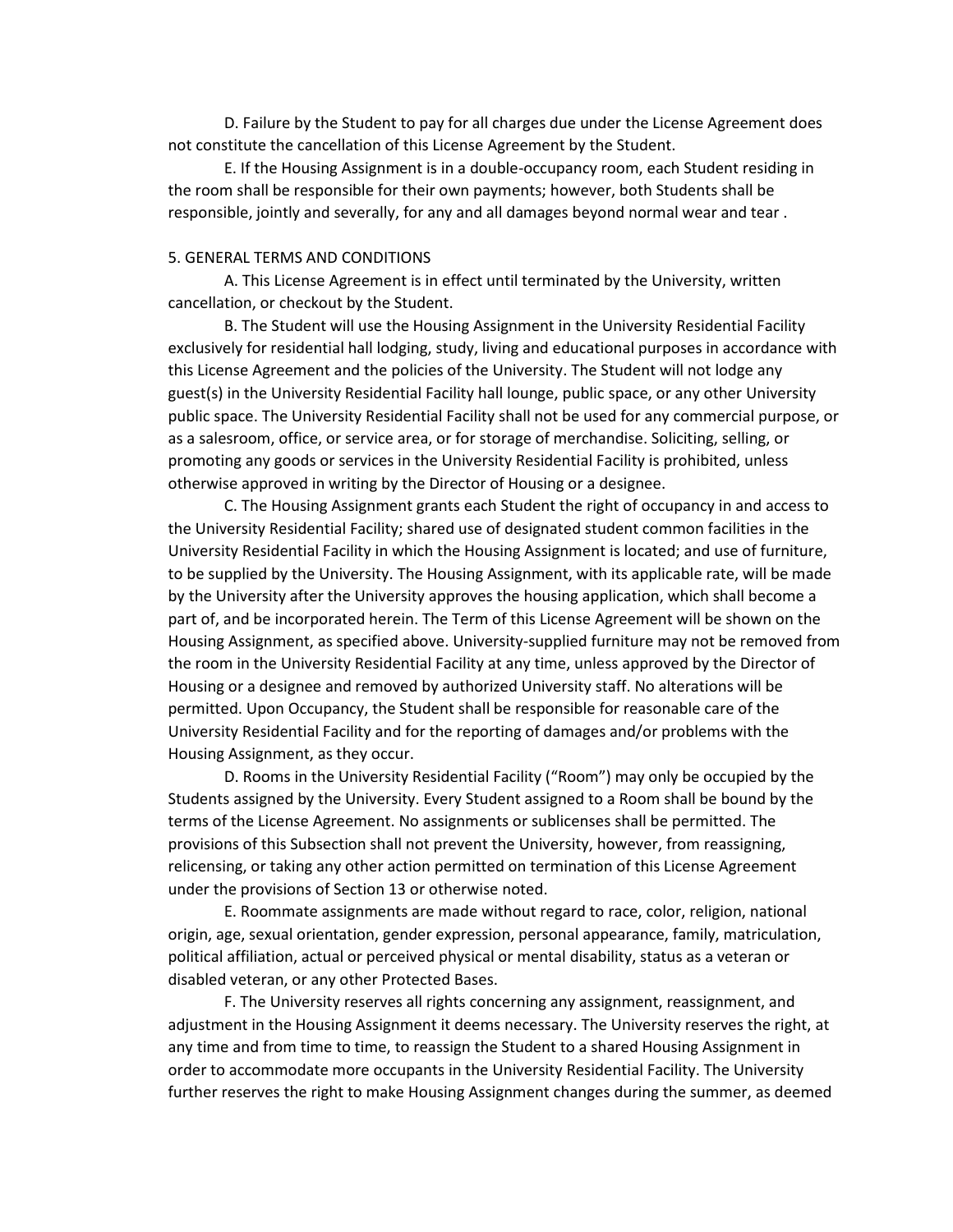necessary by the Director of Housing or a designee. The Student may be required to share the room in which the Housing Assignment is located with one or more fellow students. The Housing Assignment may be changed at the request of the Student, upon written authorization from HRL. The University reserves the right to assign the Student to temporary housing when necessary. If the Student is assigned to temporary housing, the Student will be reassigned to permanent housing when it becomes available. If a vacancy occurs in the room to which the Student is assigned, the Student must maintain the open space so that it is ready for a new occupant at any time, without prior notice from HRL. The Student must provide a welcoming environment for any newly assigned occupant.

G. The University does not insure the personal property of any student. The University has no responsibility for any theft, damage, destruction, loss, etc., of any personal property, including but not limited to money, valuables, equipment, or any personal property whatsoever belonging to or in the custody of the Student, whether caused by intentional or negligent act or failure to act or natural causes such as fire, flooding or other casualty. The University is not liable for the failure or interruption of utilities or from conditions resulting from failure or interruption of the same. The Student is advised to obtain an insurance policy for their personal property or have their parent's or guardian's insurance policy extended to their campus residence.

### 6. ROOM CONDITION

A. The University agrees to provide the Student a Room in a clean, safe, and sanitary condition. During the Term, the Student agrees to maintain the Room in a clean, safe, and sanitary condition. Upon termination of this License Agreement, the Student should leave the Room, its furnishings, and its equipment in as good order and condition as the same were upon commencement of the Student's Occupancy, reasonable wear and tear excepted. Upon moveout, University staff will take an inventory of the furnishings and assess any damages found in the Room, if any. Any and all repair costs for damages will be charged to: 1) the Student responsible for such damages; or 2) all occupants, if University staff is unable to determine individual responsibility. Personal property left in a room following move-out will be deemed abandoned and the Student(s) will be charged for the removal of such property.

B. The Student shall not damage the Room in which the Housing Assignment is located or any furnishings (including common areas) located therein. The Student shall not remove common area furniture from designated spaces. If any damage or furniture removal occurs, the Student will be billed for any and all repair or replacement costs. In the event of willful damage to the common areas located in the vicinity of the Student's space (and/or to the furnishings and facilities located therein), and in the event the responsible individuals of such damage cannot be identified, all Students served by the common area will be assessed for such repair and/or damage costs.

C. The Student's failure to occupy an assigned space by 5 p.m. on the first day of classes could result in the reassignment of the room to another student, unless the Student sends an advance written request for an extension of the arrival period and such request is granted in writing by HRL. If the Student fails to occupy the room assignment by the first day of classes, they may be subject to housing cancellation fees.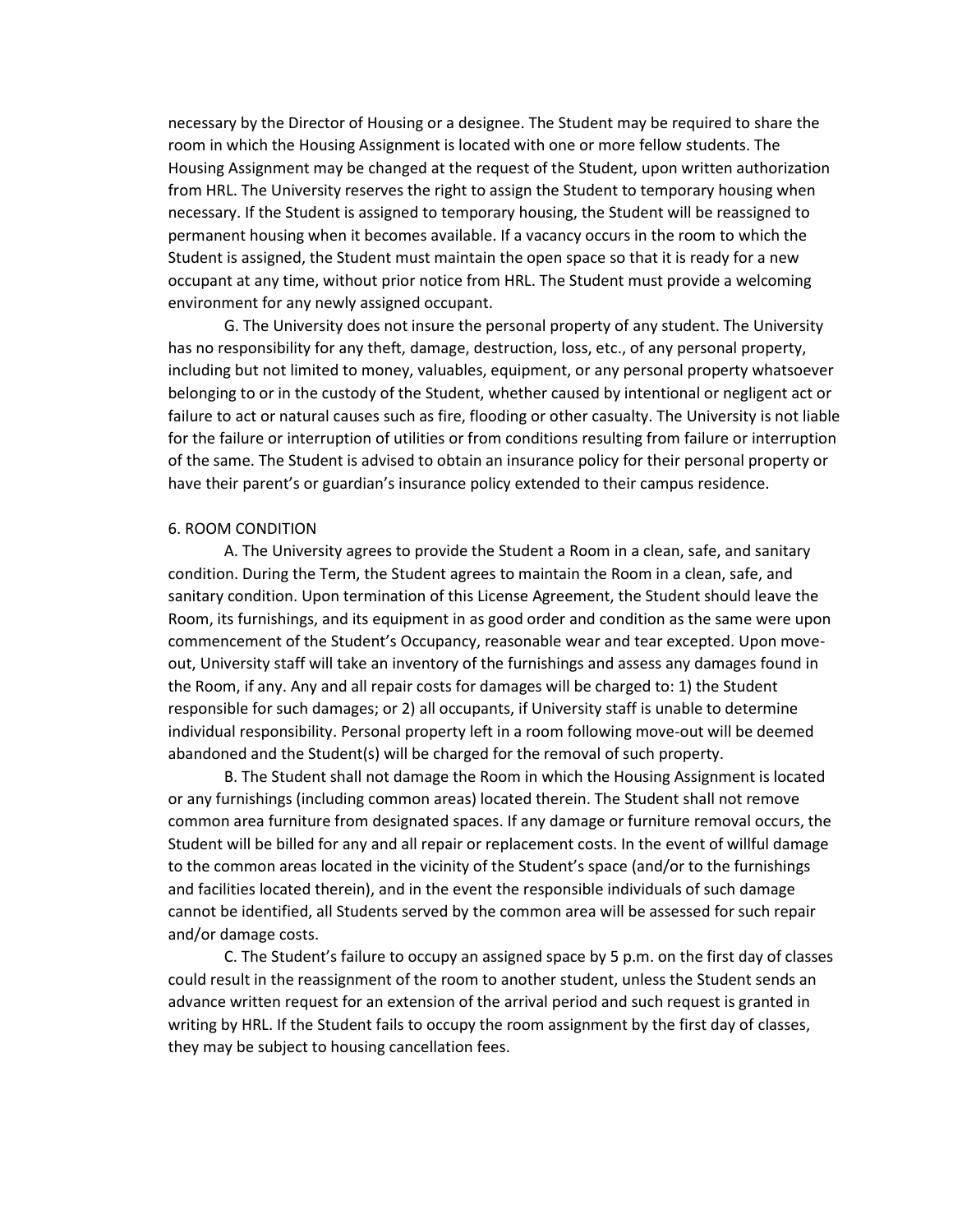D. The Student shall not: 1) make any material alterations in the room in which the Housing Assignment is located without express written permission from the Director of Housing or a designee; 2) damage any part of such room; 3) take any actions that would constitute a fire or health hazard; and 4) permit the accumulation of waste and/or refuse within the room in which the Housing Assignment is located. Violation of these terms and conditions by the Student may be considered sufficient reason for disciplinary action, including but not limited to dismissal from the University Residential Facility and possibly, from the University.

E. The University maintains life safety equipment within each building it owns. This equipment includes sprinkler systems, hardwired smoke and heat detectors, fire alarm wiring, indicators and pull stations, and fire extinguishers. The Student may not alter or tamper with any life safety equipment.

F. Self-installed lofts, bed risers, and cinderblocks are not permitted in the University Residential Facility due to safety reasons. The Student may rent a loft only from a Universityapproved vendor. The Student shall remove any non-University-approved loft immediately. The University hereby disclaims any liability or responsibility for the safety or stability of a selfinstalled loft or the consequences of having a loft in the Student's Room.

G. The University will assign each Student a mailbox key and access card. The University will assess a replacement charge for mailbox keys and/or access cards that are not returned. The Student shall be notified of the cost for key replacement when the Student checks into thier Room. Such charges may be assessed at any time during the Student's Occupancy. Mailbox keys may not be copied or duplicated.

H. When leaving the University Housing Assignment at the end of the Term, the Student agrees to follow official checkout procedures with the University HRL staff and return any issued key(s) at the time of checkout. When the Student leaves the University Residential Facility during the Term, the Student must notify HRL in writing of such intent prior to leaving. The Student also agrees to leave the Room in "move-in condition" at the time of checkout; and if, upon inspection by University HRL staff at or about time of checkout, it is determined that the vacated Room is not in reasonable "move-in condition," the Student agrees to pay the University a cleaning service charge and/or repair costs associated with any damage to the room and/or furnishings. In addition, the Student may be billed a \$50 administrative fee for not following checkout procedures.

#### 7. MAINTENANCE OF SPACE, ACCESS, AND UTILITIES

A. The University or a designee shall provide for general maintenance and upkeep of the University Residential Facility, including cleaning the common areas at scheduled times. During the semesters and vacation, routine maintenance and cleaning will be done on schedules developed by the University. The Student shall inform the University staff of any special maintenance or repairs required. A maintenance or repair request operates as a waiver of any entry notice requirement to the Student. Entry for the purpose of making requested repairs or alterations shall be at reasonable times. Facilities Management, HRL or their designee will take care of such items as quickly as possible.

B. To ensure that the University Residential Facility is being cared for properly, the University staff shall have the right, after reasonable notice to Student, to enter and/or inspect the Room from time to time. Entry for purposes of inspection, except in case of an emergency,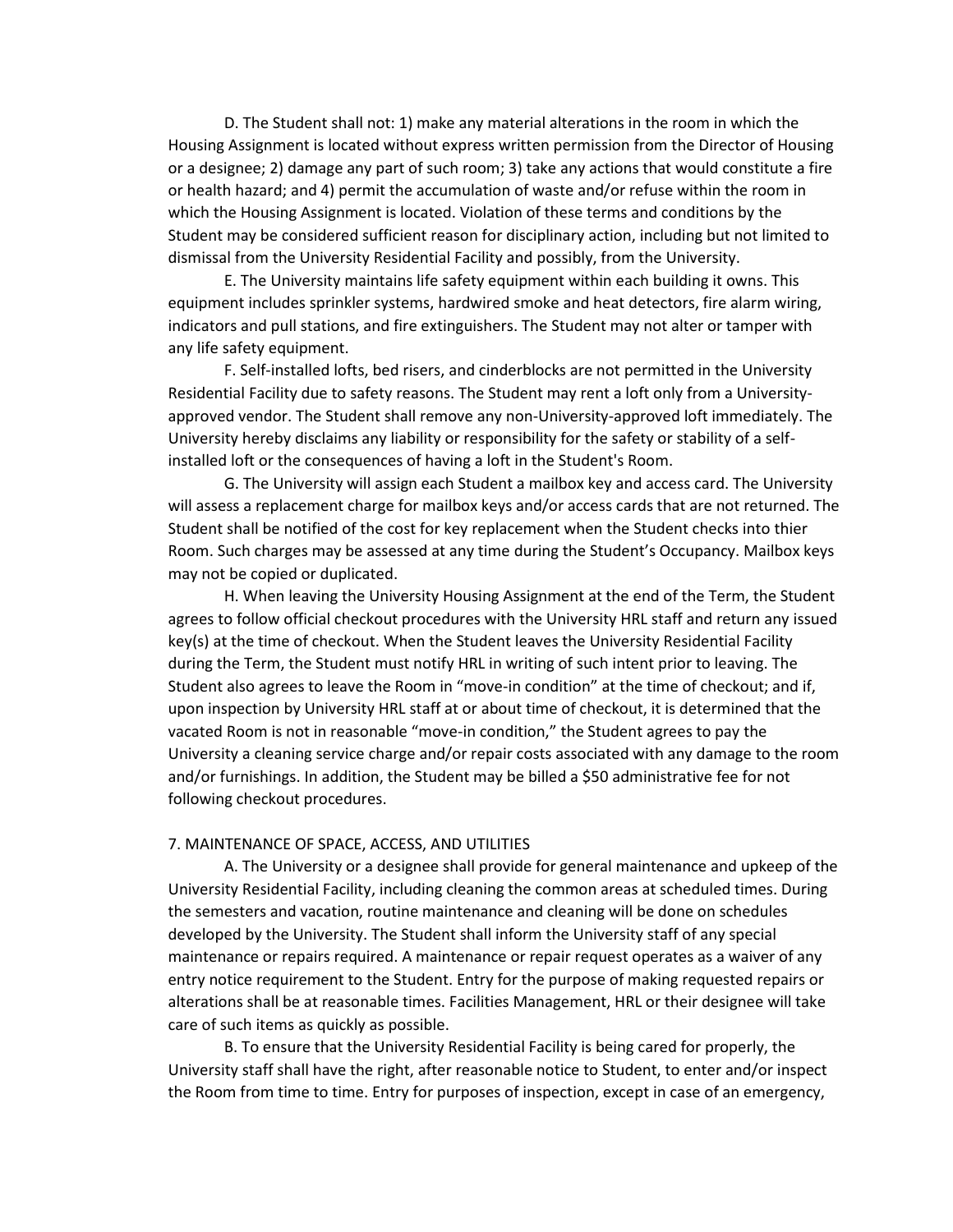shall be made at reasonable times, regardless of whether the Student or other occupants are present Any "prohibited items," as identified in the Residence Hall Regulations of the American University Student Code of Conduct (available online at

<http://www.american.edu/ocl/sccrs/upload/AU-Student-Conduct-Code.pdf> ), found during inspections will be confiscated immediately and disposed of. By entering into this License Agreement, the Student acknowledges and agrees to the confiscation and disposal of prohibited items without compensation. It is the responsibility of the Student to comply with all health and safety regulations. The health and safety inspections are not intended to substitute for such responsibility. Judicial action may result from severe or repeated health and safety violations.

C. Authorized University staff shall have the right to access a Student Room, without prior notice to the Student, in cases of emergency, personal injury, safety, health, or casualty damage. In addition, authorized staff members of HRL may access the Student's Room and search, with or without permission, when there is reason to believe that a violation of law or University regulations has occurred.

D. The University maintains limited common cooking facilities within University Residential Facility (provided the Student maintains sanitary conditions) or within student apartments and pay-laundry facilities for student use. The University shall also provide electricity, heat during cold seasons, cooling during warm seasons, hot and cold water, and shared sanitary facilities, all as adequate and necessary in the judgment of the University's agents. The University shall not be responsible for failure to provide these services for any reasonable period of time, if and when such failures are caused by accidents, riots, strikes, source shortages, or any other conditions beyond the University's control.

E. The Student shall save and hold harmless, indemnify, and defend the University and its trustees, agents, employees, and contractors from and against any liability to Student, or their invitees and guests, resulting from property damage or personal injuries sustained in the University Residential Facility, except where such property damage suffered or personal injuries to the Student, or their invitees and guests, result directly from the negligent acts of the University's agents or employees.

F. During the Summer 2022 semester, to the University will undertake several renovation projects at University Residential Facilities while Students are in residence. In some instances, building or room reassignment may be required. The customary working hours are from 7:00 a.m. through 5:30 p.m., Monday through Friday, however these hours may include weekends and evenings, as necessary. The University will make reasonable efforts to limit any inconvenience to the Students by providing ample notice of such repairs or maintenance, if entry into the room is required.

### 8. UNIVERSITY REGULATIONS

A. The Student shall conform and comply with all laws, regulations, and ordinances of the District of Columbia and the United States of America at all times.

B. The Student shall abide by the Student Conduct Code, Residence Hall Regulations, and all other policies of the University, including but not limited to University regulations concerning alcohol, smoking, illegal drugs, firearms, weapons, animals, guests and residence hall entry procedures, all of which are made a part of and specifically incorporated into this License Agreement.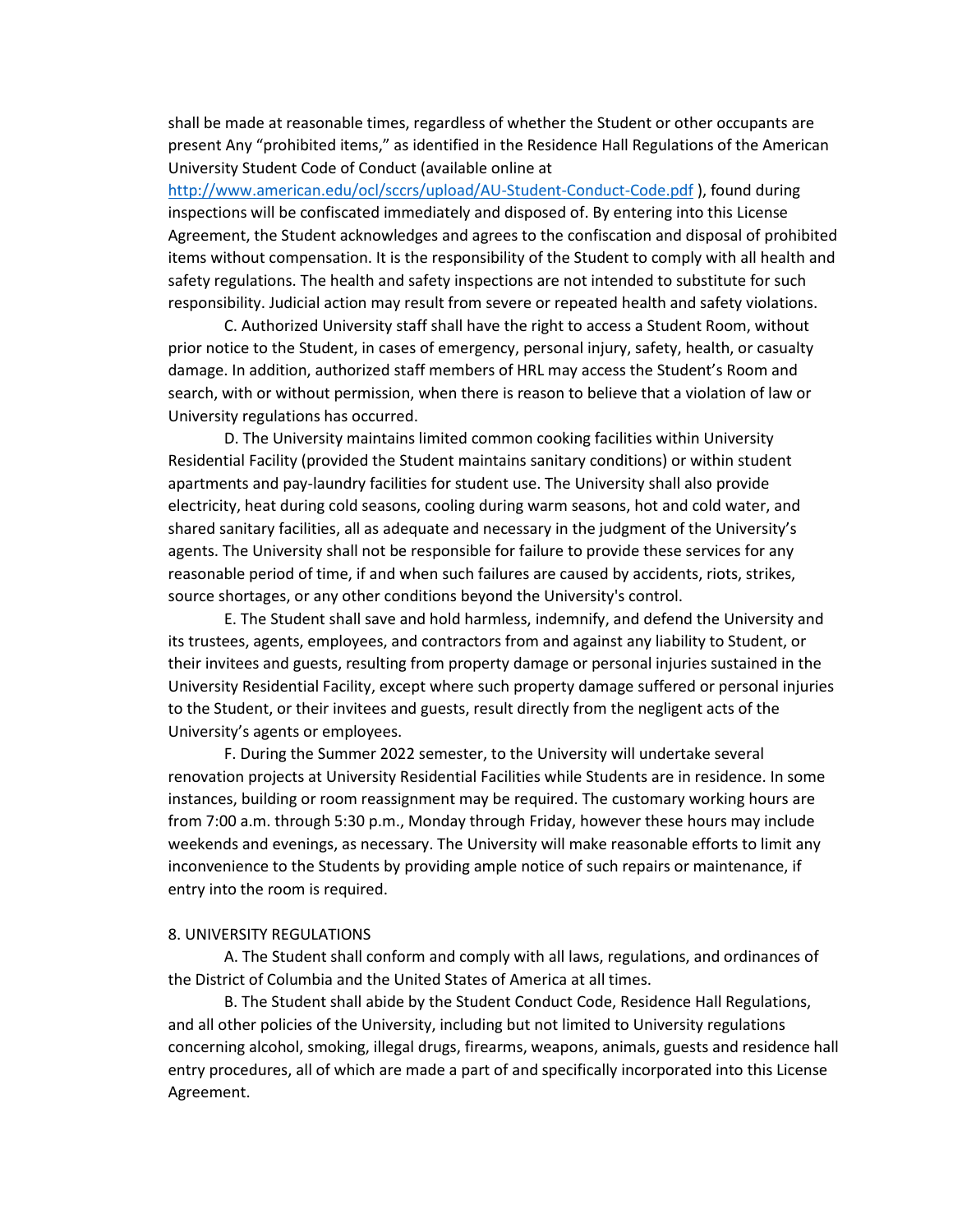C. The Student shall not violate any rules governing the University Residential Facility or use the Room for any disorderly purpose or in such a manner as to interfere with the rights of other students in their academic pursuits. Violations of published University policies or the rules governing the University Residential Facility, as set forth in the provisions of this License Agreement, may subject the Student to disciplinary action, except as provided for in Section 10C.

D. In accordance with the laws of the District of Columbia, which prohibits smoking in enclosed public areas, and to ensure the health and safety of residents, smoking is prohibited in all University Residential Facility rooms, apartments, common areas, and private residential spaces.

E. In the District of Columbia, the possession and/or use of alcohol by persons under the age of 21 is prohibited. Due to the shared use of University Residential Facilities during the summer, resident students who are 21 years of age or older may not possess, consume, or distribute alcohol (to other individuals who are also 21 years of age or older) in campus housing.

F. In accordance with University policy, the use, possession or storage of any firearms, explosives or other weapons, is expressly prohibited on the American University campus, grounds, facilities, University leased or controlled property, at University-sponsored events, while conducting University business anywhere, or in any vehicle, owned, leased or controlled by the University. More information on the policy is available at

<https://www.american.edu/policies/upload/Firearms-Weapons-and-Explosives-Policy.pdf>

### 11. CELL PHONE

The Student will provide a cell phone number to the University upon enrollment and shall be required to maintain a current cell phone number with the University through the myau.american.edu and housing portal.

#### 12. EMERGENCY CONTACT

In accordance with the 2008 Higher Education Opportunity Act, the Student must supply the name, relationship, and phone number of an emergency contact at the time of submission of the housing application or at the time of move-in. If the Student is under the age of 18 at the time of move-in, the emergency contact provided must be that of a parent or legal guardian.

### 13. CANCELLATION

A. Cancellation is defined as the termination of the Student's housing application or assignment.

B. If the Student seeks to cancel a housing application or assignment, the Student must submit the appropriate HRL cancellation form. Notification in any format other than the HRL cancellation form or notice to other employees or departments within the University does not constitute proper notification of a housing cancellation.

D. Any student who applies for and receives a housing assignment for the Summer Term, and subsequently cancels the housing assignment prior to the schedule move-in day will not have any cancellation fees.

E. Any student who cancels on or after their move in day but has not moved in, will be subject to the daily rate of the room of a minimum of 21 days.